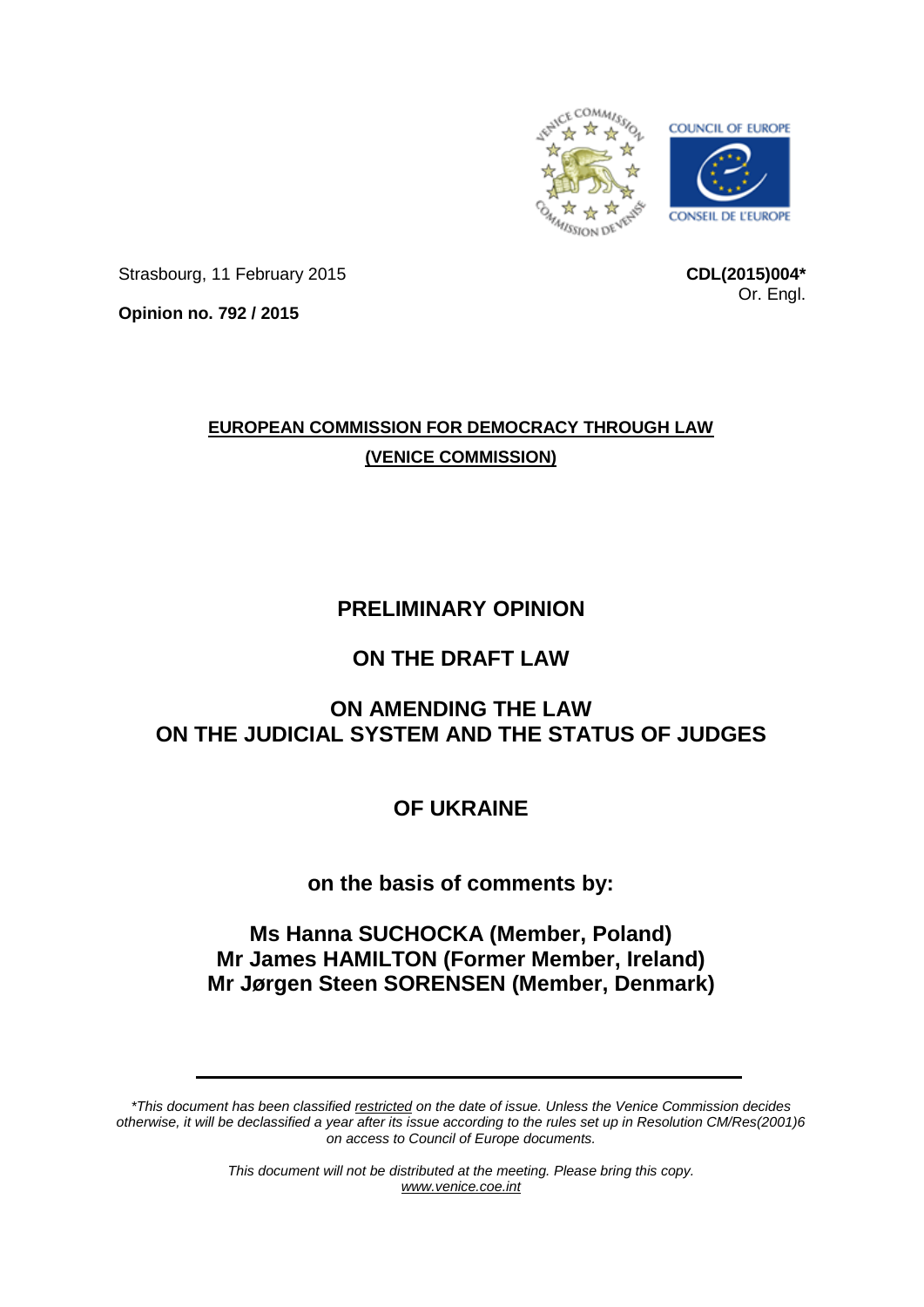## TABLE OF CONTENTS

| I.  |                                                                                               |
|-----|-----------------------------------------------------------------------------------------------|
| П.  |                                                                                               |
| Ш.  |                                                                                               |
| IV. |                                                                                               |
| А.  |                                                                                               |
|     | The principle of audio and/or video recording of judicial proceedings (Draft Art. 12) 8<br>1. |
|     | 2.                                                                                            |
|     | 3.                                                                                            |
| Β.  |                                                                                               |
| C.  |                                                                                               |
|     | 1.                                                                                            |
|     | 2.                                                                                            |
|     | i.                                                                                            |
|     | ii.                                                                                           |
|     | iii.                                                                                          |
| D.  |                                                                                               |
|     | 1.                                                                                            |
|     | 2.                                                                                            |
| Ε.  |                                                                                               |
| F.  | Transferring a judge with lifetime tenure to a higher court (Draft art. 79(3))  15            |
| G.  |                                                                                               |
| V.  |                                                                                               |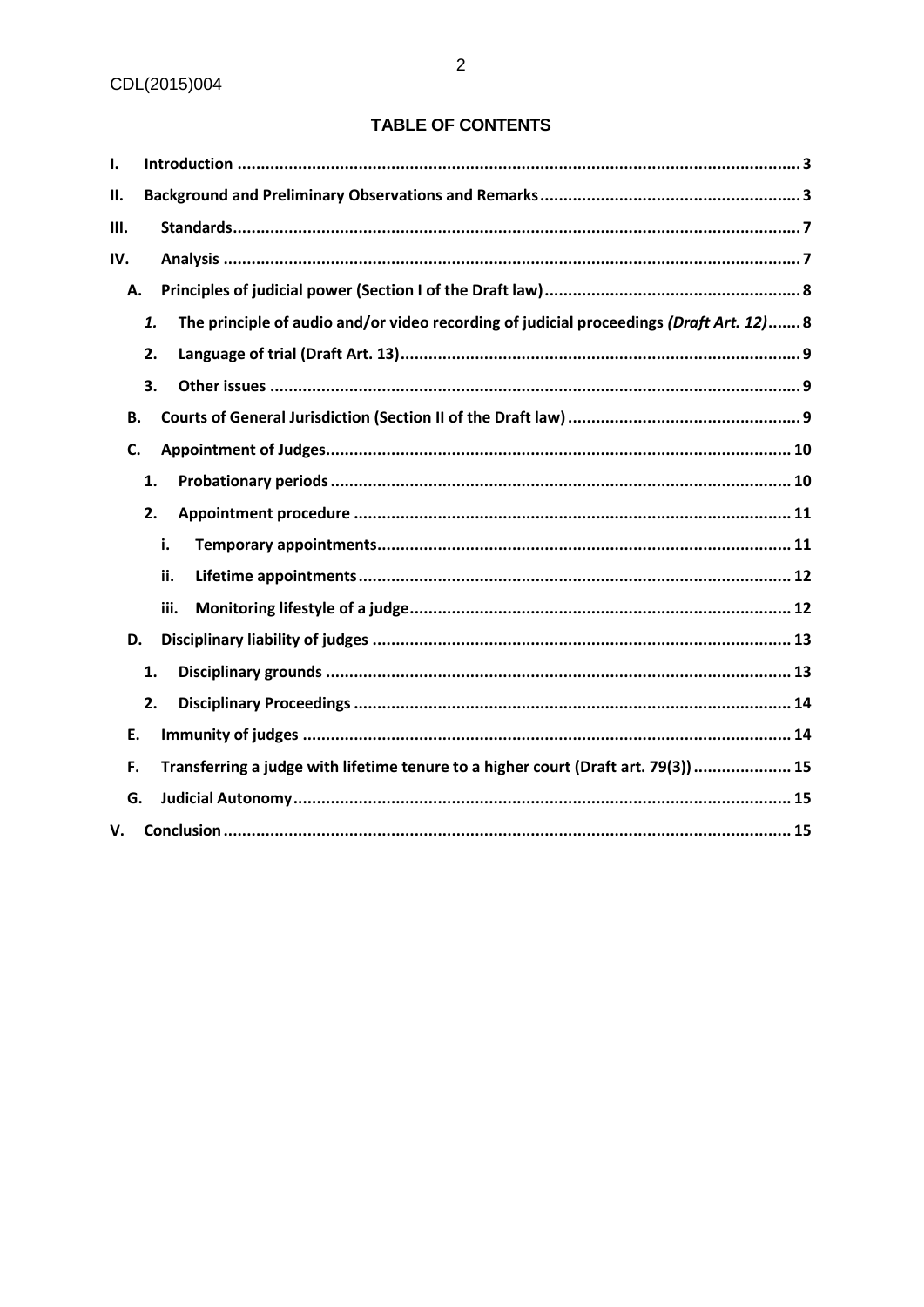$\overline{\phantom{a}}$ 

## <span id="page-2-0"></span>**I. Introduction**

1. In a letter dated 13 November 2014, the Minister of Justice of Ukraine requested the opinion of the Venice Commission on the Draft law on Amending the Law on the Judicial System and the Status of Judges of Ukraine (hereinafter, "the draft law") (CDL-REF(2015)003).

2. The Venice Commission invited Ms Hanna Suchocka (Poland), Mr James Hamilton (Ireland) and Mr Jørgen Steen Sorensen (Denmark) to act as rapporteurs for this opinion.

3. On 3-4 February 2015, a delegation of the Venice Commission composed of Mr Gianni Buquicchio, Mr Thomas Markert and Ms Hanna Suchocka visited Kyiv and held consultation meetings with the President of Ukraine, Mr Petro Poroshenko, Prime Minister Arseniy Yatsenyuk, Minister of Justice Pavlo Petrenko and the Speaker of the *Verkhovna Rada*  Volodymyr Groysman, on constitutional reform, reform of the judiciary, electoral reform and decentralisation. The Venice Commission is grateful to the Ukrainian authorities and to other stakeholders for their excellent co-operation during the visit.

4. This Opinion is based on the English translation of the draft law, which may not accurately reflect the original version on all points. Some of the issues raised may therefore find their cause in the translation rather than in the substance of the provisions concerned.

*[5. This Preliminary Opinion, which was prepared on the basis of the comments submitted by the experts mentioned above, was adopted by the Venice Commission at its \*\*\* Plenary Session, in Venice,\*\*\*\* 2015.]*

#### <span id="page-2-1"></span>**II. Background and Preliminary Observations and Remarks**

6. The request of 13 November 2014 made by the Minister of Justice was accompanied by an "Explanatory Note" on the Draft Law on Amending the Law on the Judicial System and the Status of Judges of Ukraine, providing some explanations on the background to and the purpose of the said amendments.

7. It appears from the Explanatory Note that the amendments aim to remedy a number of deficiencies in the judicial system, which the Venice Commission and the Directorate General of Human Rights and Legal Affairs have pointed out in their 2010 Joint Opinion on the Law on the Judicial System and the Status of Judges of Ukraine<sup>1</sup>. The 2010 Joint Opinion contains an important number of recommendations for the improvement of the Ukrainian judicial system including, apart from the recommendations concerning amendments to the Law on the Judicial System and the Status of Judges, constitutional amendments in several respects in order to strengthen the independence of the judiciary at the highest level.

8. The 2010 recommendations cover a range of problems in the Law, concerning in particular the lack of competence of the Supreme Court to resolve conflict of jurisdiction of different orders, the protection of defence rights in disciplinary proceedings against judges, unclear and wide grounds for the removal of judges from office, the collection of information by the High Qualification Commission on candidates for judgeship etc. In addition, the Opinion reiterates the earlier recommendations of the Commission and proposes constitutional amendments in respect of the composition of the High Council of Justice, the exclusion of the role of political organs, such as the *Verkhovna Rada*, in relation to the appointment and to the removal of judges and to the lifting of judges' immunities in particular.

 $1$  CDL-AD(2010)026 Joint Opinion on the Law on the Judicial System and the Status of Judges of Ukraine, by the Venice Commission and the Directorate of Co-operation within the Directorate General of Human Rights and Legal Affairs of the Council of Europe (Venice, 15-16 October 2010).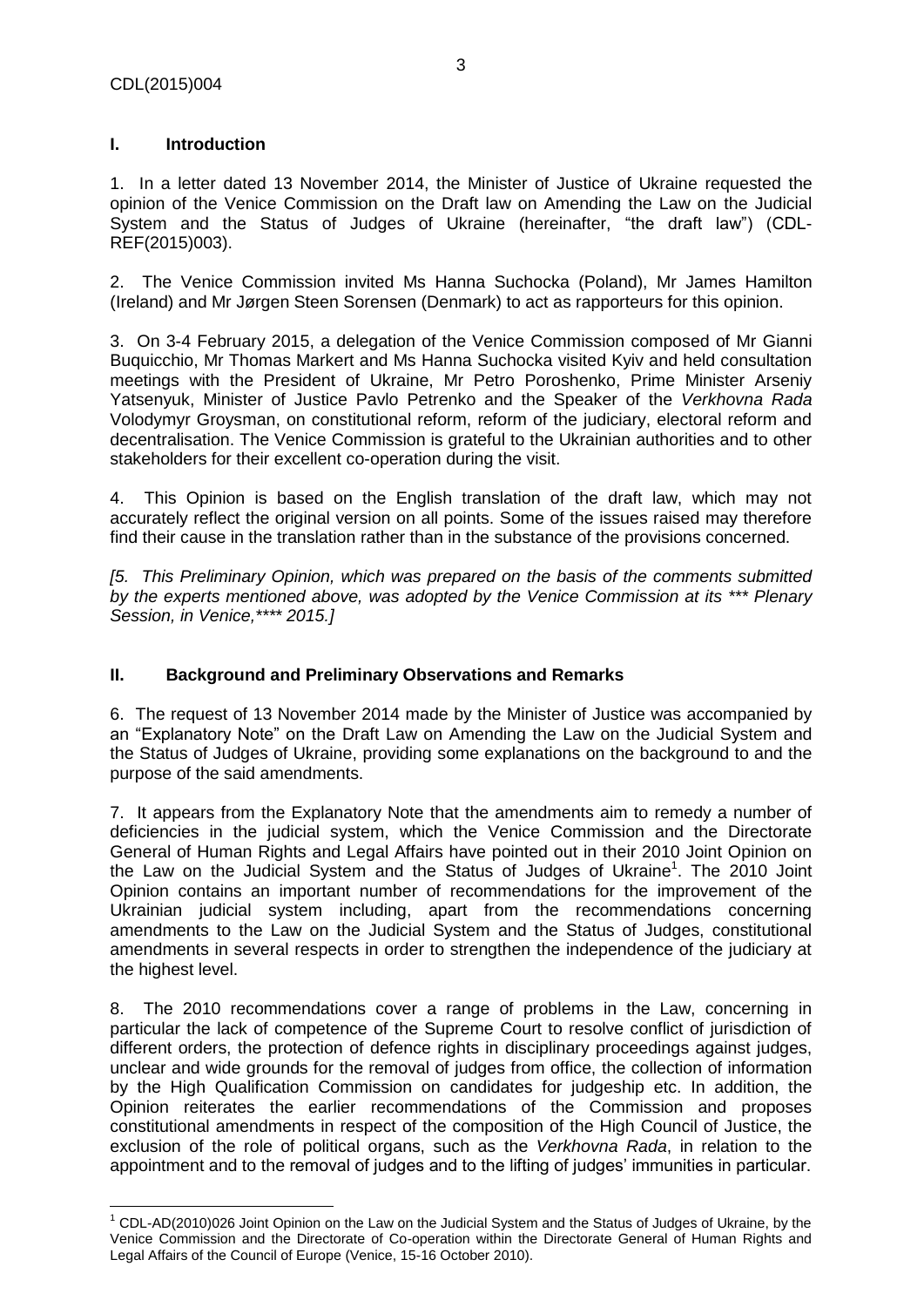9. According to the Explanatory Note, the draft amendments also aim to fulfil the requirements of the ECtHR judgment in the case of Oleksandr Volkov v. Ukraine<sup>2</sup>. In this case, the Court found that the disciplinary proceedings against the applicant who was a Supreme Court judge at the relevant period, disclosed a number of serious issues pointing to structural deficiencies in the proceedings both before the High Council of Justice and at the parliamentary stage. In particular, the fact that the judges elected by their peers constituted a tiny minority of the members of the High Council of Justice who hear the applicant's case and that the members of the High Council of Justice who carried out the preliminary inquiries and submitted the request for the application of disciplinary measures, subsequently took part in the decision, were the main reasons that led to the Court finding that the proceedings before the High Council of Justice were not compatible with the principles of independence and impartiality required by Article 6 of the European Court of Human Rights (hereinafter, "ECHR"). The Court reached the same conclusions concerning the parliamentary stage of the disciplinary proceedings against the applicant which "served to contribute to the politicisation of the procedure and aggravate inconsistency of the procedure with the separation of powers"<sup>3</sup>, amounting thus to a violation of Article 6 ECHR.

10. The main improvements to the judicial system proposed by the draft law as mentioned in the Explanatory Note are as follows:

a. Simplification of the judicial system and strengthening its institutional capacity:

- Merger of commercial and civil courts and the reorganisation of local commercial courts into district courts for civil and criminal cases which will enable the burden of local courts of general jurisdiction to be reduced;

-The role of the Supreme Court in the formation of a coherent judicial practice will be enhanced.

- b. Introduction of new mechanisms for the selection of judges based on objective criteria and fair procedures;
- c. Exclusion of the power of the President and of Parliament to decide on the transfer of judges;
- d. Introduction of a competitive basis for the appointment of all judges;
- e. A clear definition of the system of disciplinary liability of judges as well as a clear list of disciplinary grounds will be provided;
- f. The body in charge of the preliminary examination of disciplinary complaints against judges will be separately established from the decision-making body on disciplinary charges;
- g. Measures will be taken in order to ensure the transparency and openness of court proceedings, such as the permission to use video and audio recording in the courtroom.
- h. Implementation of an electronic exchange system of documents between the courts in order to speed up court proceedings.

11. In addition, it appears from the information submitted by the authorities before the Committee of Ministers of the Council of Europe within the framework of the execution of the ECtHR judgment in the case of *Oleksandr Volkov v. Ukraine* that the draft amendments are a part of a wider programme on the reform of the judiciary. The Programme of the Cabinet of

 2 ECHR *Oleksandr Volkov v. Ukraine*, no. 21722/11, judgment of 9 January 2013.

*<sup>3</sup>* para. 118.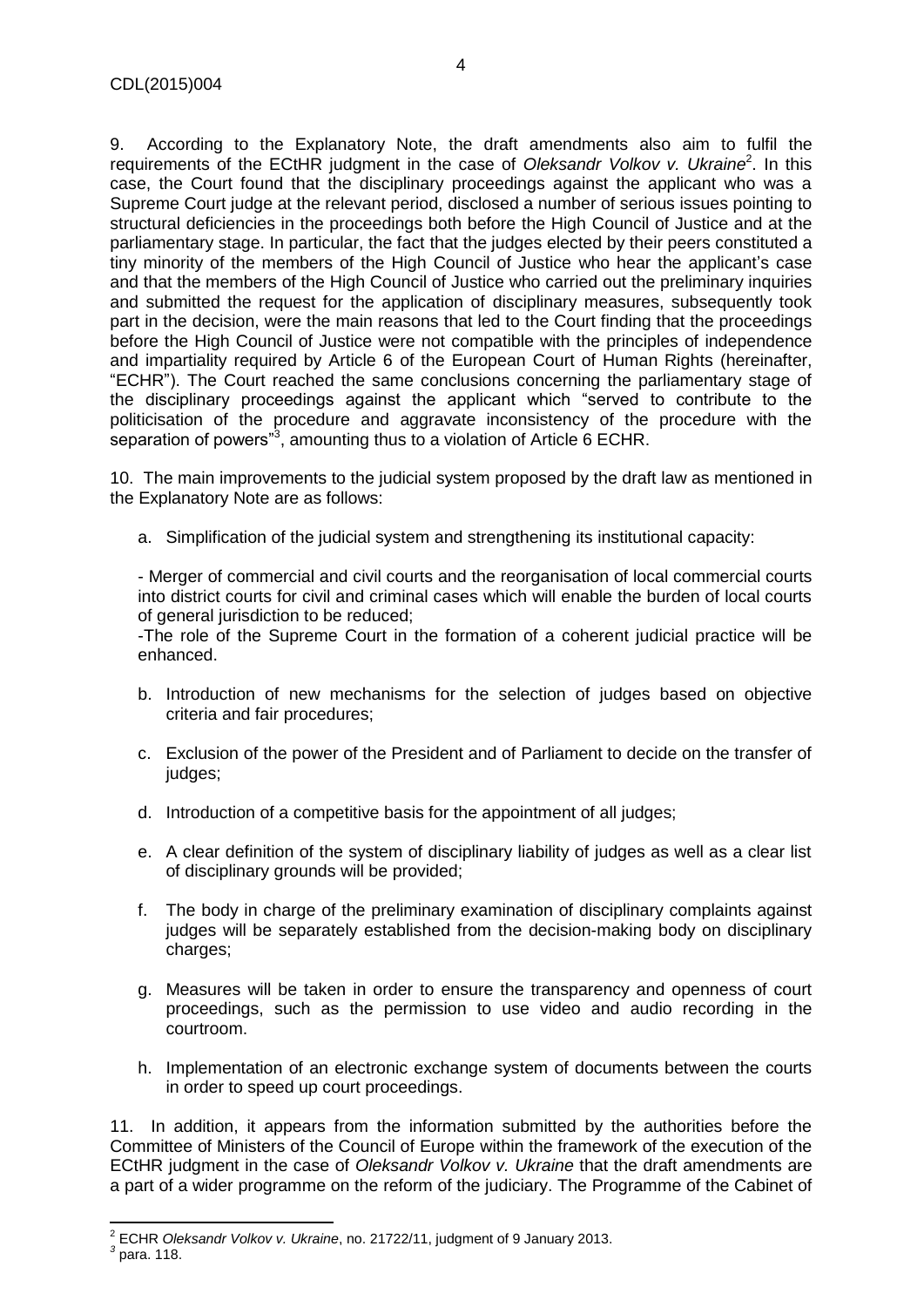Ministers approved by Resolution of Parliament on 27 February 2014, in order to ensure fair justice, to restore the guaranties of independence of the judiciary and to carry out a special screening process of current judges envisages to adopt, amongst others, amendments to the Law on the Judicial System and Status of Judges, to the Law on the High Council of Justice and a new Law on the Funding of the Judiciary. In parallel, a National Council of Reform of the Judiciary was established by presidential decree which consists of leading experts in the area of judicial reform and aims to implement of the State policy on judicial reform<sup>4</sup>.

12. The Venice Commission has provided a series of opinions on Ukraine's judiciary. Some of those opinions concern draft constitutional amendments whereas others concern draft amendments to the ordinary legislation, in particular to the Law on the Judicial System and the Statute of Judges. The Joint Opinion on the Law on the Judicial System and the Status of Judges adopted in October 2010 welcomed some positive aspects of the Law, such as the automatic case-flow and case assignment system $5$ .

13. The Joint Opinion adopted in October 2011 on the draft law amending the Law on the Judiciary and the Status of Judges also welcomed some improvements in the draft law such as the restoration of a number of important competences of the Supreme Court and the organisation of disciplinary proceedings<sup>6</sup>.

14. However, the Venice Commission also emphasized in these Opinions that the most serious criticism stems from the Constitution. Therefore, the Commission recommended that the Constitution be amended, implying that a reform of the judiciary would be incomplete with regard to European standards without remedying to deficiencies which find their origins in the constitutional provisions. The Venice Commission underlined that constitutional amendments should mainly concern the exclusion of the role of political organs in the appointment and removal of judges, in the establishment of courts, in the composition of the High Council of Justice, a substantial part of which should be judges, elected by their peers, the elimination of the role of the *Verkhovna Rada* in lifting judges' immunities and appointments after the probationary periods, the introduction of principles deriving from the ECHR in the Constitution, such as the right to a fair and public trial within a reasonable time by an independent and impartial tribunal.

15. In the same vein, the Venice Commission expressed its positive opinion on "the Draft Law on Amendments to the Constitution, Strengthening the Independence of the judges and on the Changes to the Constitution proposed by the Constitutional Assembly of Ukraine"7. This draft was seen as good starting point for a reform of the judiciary, but finally was not adopted.

16. Generally, the current draft law appears to be well put together and in line with European standards. It deals with the following subjects: 1) Principles of Judicial Power 2) Courts of general jurisdiction 3) Professional judges, peoples assessors and jurors 4) Appointment of judges 5) Order of taking position of a judge of court of general jurisdiction 6) Assuring the proper qualification level of judges 7) Disciplinary responsibility of judges 8) Dismissal from office of a judge 9) Judicial autonomy 10) Status of a retired judge 11) Organisational support for courts 12) Functioning of courts in special conditions.

17. There are many previous recommendations by the Venice Commission that have been taken into account in the process of the preparation of this draft law, e.g., the reference to the respect of the national fundamental law and international law has been introduced in

 *4* See the web-site of the Department for the Execution of Judgments of the ECtHR:

*http://www.coe.int/t/dghl/monitoring/execution/Reports/pendingCases\_en.asp?CaseTitleOrNumber=volkov&State Code=&SectionCode=*

<sup>5</sup> CDL-AD(2010)026, para. 128.

<sup>6</sup> CDL-AD(2011)033, Joint Opinion on the Draft Law Amending the Law on the Judiciary and the Status of Judges and Other Legislative Acts of Ukraine (Venice, 14-15 October 2011), para. 77.

<sup>7</sup> CDL-AD(2013)014, Opinion on the Draft Law on the Amendments to the Constitution, Strengthening the Independence of Judges and on the Changes to the Constitution proposed by the Constitutional Assembly of Ukraine (Venice, 14-15 June 2013).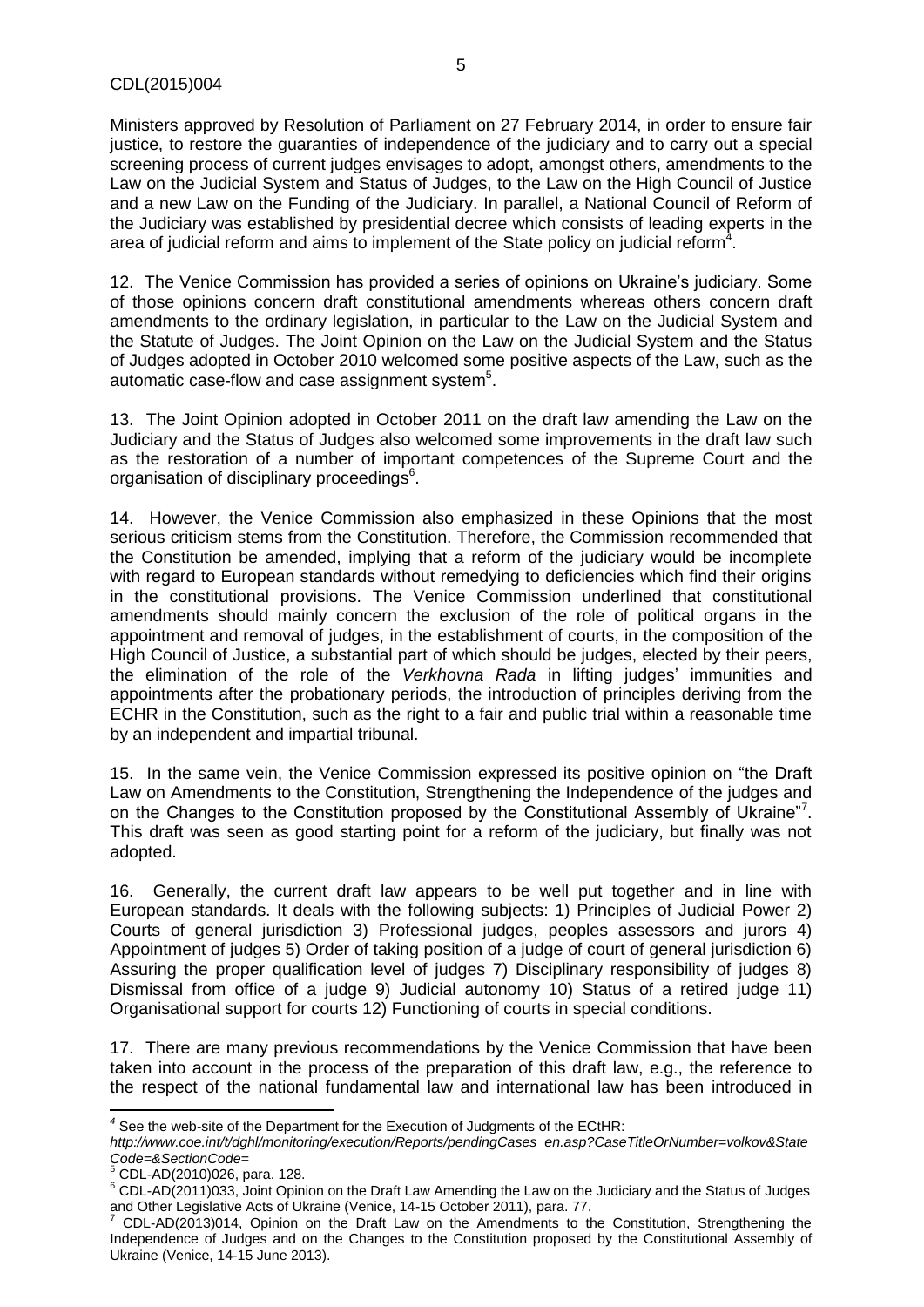Article 2 of the draft Law [Purpose and task of justice] $<sup>8</sup>$ , improvement in the definition of the</sup> procedure concerning the automated distribution of cases is introduced (Article 9 of the Draft)<sup>9</sup>, the Supreme Court became the ultimate guarantor of the uniformity of the jurisprudence of all courts (Art. 38(6) of the draft Law – the Supreme Court of Ukraine)<sup>10</sup>, a judge may be a member of national and international associations to strengthen the authority of the judiciary power in society and development of the legal profession (Draft Art.  $53(2)$  – Rights and obligations of a judge- $1^{11}$ ; the Minister of Justice's nominee is removed from the composition of the Qualification Commission of judges (Draft Art. 83 – The procedure for forming the Qualification Commission of Judges-)<sup>12</sup>; the President of Ukraine and the Speaker of the *Verkhovna Rada* are excluded from among persons that should be present during the meetings of Congress of Judges (Draft Art. 130(3) Judicial self-government)<sup>13</sup>; etc.

18. Firstly, the Venice Commission considers that effectively reforming the judiciary in Ukraine is not only a question of adopting legislative texts, but also depends on the political will and the practical implementation of the provisions to create a truly independent judiciary. This means that the links between the judiciary and political organs that have existed for many years need to be terminated and the patterns of behaviour in their relations and within the judiciary should change. A good law is certainly a good preliminary step in this respect but the political will and effective implementation of the amendments are necessary elements in order to prevent the reform from remaining a mere declaration. The guarantees listed in Part I of the draft Law (Principles of Judicial Power)<sup>14</sup>, as well as the detailed draft provisions on the status of judges (Art. 46 – 56) appear to be in line with international standards. However, similar principles can be found in the current Law too, which have not prevented judges in the recent past from being influenced by political considerations in their judicial functions.

19. Secondly, the draft amendments submitted to the Venice Commission for examination concern only the current Law on Judicial System and not the Constitution. This is the reason why some recommendations of the Venice Commission that require a constitutional amendment could not be introduced. The draft law is rooted in the existing Constitution, which prevents fundamental changes in the judicial system and the drafters had to reiterate a number of negative solutions of the existing system, subjected to the criticism of the Venice Commission in its previous opinions. An important example is the composition of the High Council of Justice. Although the Explanatory Note states that "*the majority of the High*  Council of Justice will constitute judges appointed through the Congress of Judges of *Ukraine*", this does not appear to be possible since the composition of the High Council is regulated at the Constitutional level and without a constitutional amendment such a provision in the draft law will be contrary to the Constitution.

20. Consequently, in the following analysis of the draft law, the Commission will also point, where appropriate, to the necessary constitutional amendments in order for the judicial reform to better address the issues dealt with in the draft law in line with the European standards.

 *8* See the recommendation in para. 13 of the Joint Opinion CDL-AD(2011)033.

 $9$  See the recommendation in para. 18 of the Joint Opinion CDL-AD(2011)033.

<sup>&</sup>lt;sup>10</sup> See the recommendation in para. 29 of the Joint Opinion CDL-AD(2011)033.

<sup>&</sup>lt;sup>11</sup> See the recommendation in para. 40 of the Joint Opinion CDL-AD(2011)033.

<sup>&</sup>lt;sup>12</sup> See the recommendation in para. 54 of the Joint Opinion CDL-AD(2011)033.

<sup>&</sup>lt;sup>13</sup> See the recommendation in para. 70 of the Joint Opinion CDL-AD(2011)033.

<sup>&</sup>lt;sup>14</sup> Such as the right to a fair trial (art. 7), automated distribution of court cases, conditions for the possibility of transfer of cases (art. 9), equality before the law and courts (Art. 10), right to legal assistance (Art. 11), *transparency and openness of court proceedings (Art. 12), right to appeal to court (Art. 15).*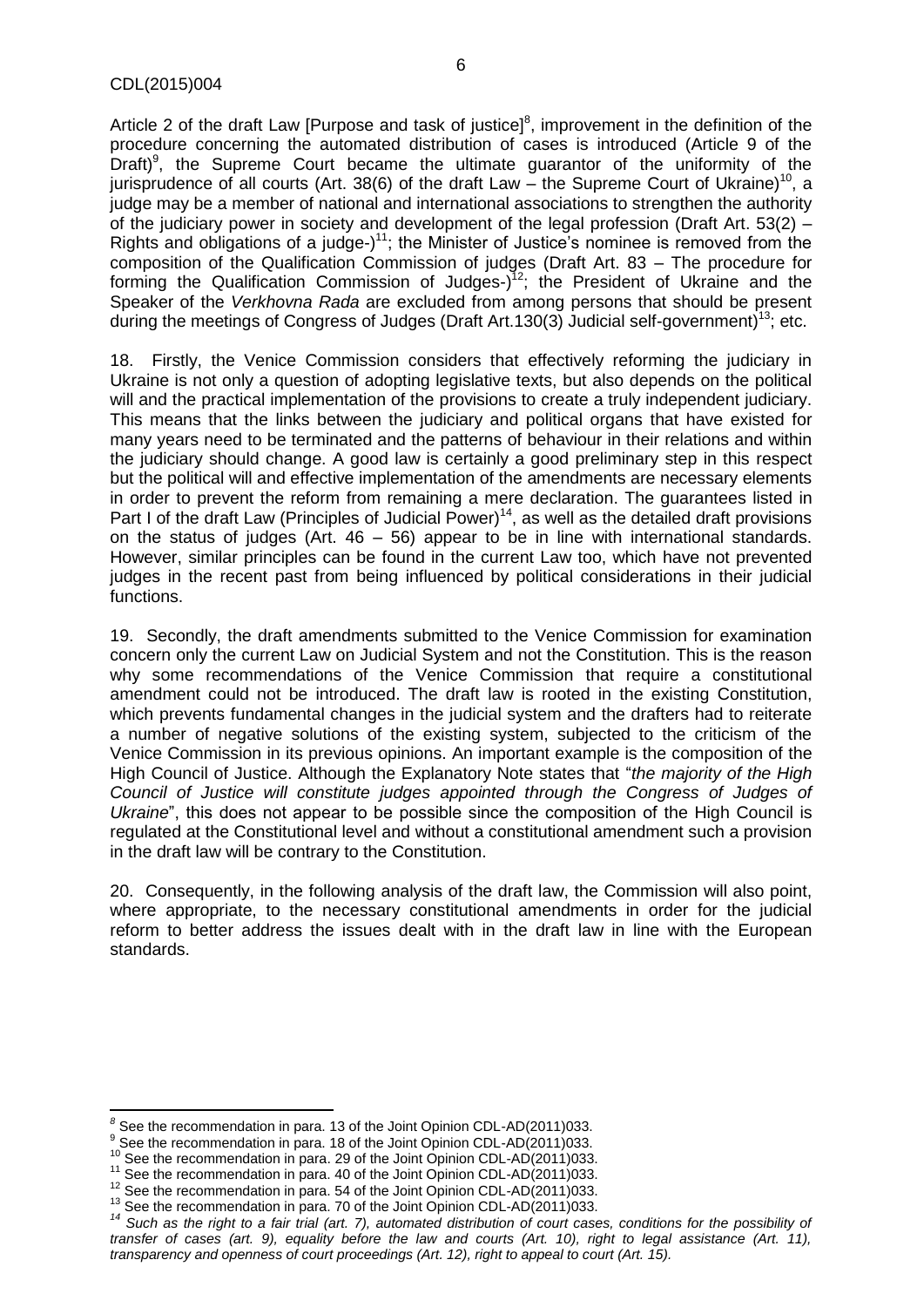#### <span id="page-6-0"></span>**III. Standards**

21. Independence, impartiality, integrity and professionalism are the core values of the judiciary. The Venice Commission will examine the draft amendment law in the light of international standards on the independence of the judiciary, as in particular reflected in:

- Article 6 of the ECHR and the case-law of the European Court of Human Rights (hereinafter "ECtHR");

- Judicial Appointments, Report adopted by the Venice Commission at its 70th Plenary Session (Venice, 16-17 March 2007) (CDL-AD (2007)028);

- Report on the Independence of the Judicial System Part I: the Independence of Judges adopted by the Venice Commission at its 82th Plenary Session (Venice, 12-13 March 2010);

- Recommendation CM/Rec (2010)12 of the Committee of Ministers of the Council of Europe to Member States on Judges: independence, efficiency and responsibilities (which replaces the Recommendation Rec (94)12 of the Committee of Ministers to Member States on the independence, efficiency and role of judges);

- The European Charter on the Statute for Judges (adopted at the multilateral meeting on the statute for judges in Europe, organized by the Council of Europe, between 8-10 July 1998);

- Opinion no. 1 (2001) of the Consultative Council of European Judges (CCJE) for the attention of the Committee of Ministers of the Council of Europe on standards concerning the independence of the judiciary and the irremovability of judges;

- Opinion no. 3 (2002) of the CCJE to the attention of the Committee of Ministers of the Council of Europe on the principles and rules governing judges' professional conduct, in particular ethics, incompatible behaviour and impartiality;

- Opinion no. 10 (2007) of the CCJE to the attention of the Committee of Ministers of the Council of Europe on the Council for the Judiciary at the service of society;

- The Bangalore Principles of Judicial Conduct, 2001, as revised at the Roundtable Meeting of Chief Justices held in the Peace Palace, The Hague, November 25-26, 2002; - Consultative Council of European Judges, Magna Carta of Judges (Fundamental Principles), Strasbourg, 17 November 2010);

- United Nations Basic Principles on the Independence of the Judiciary endorsed by General Assembly resolutions 40/32 of 29 November 1985 and 40/146 of 13 December 1985.

#### <span id="page-6-1"></span>**IV. Analysis**

22. As concerns the form of this draft law, the Venice Commission reiterates its previous criticism that "*the Ukrainian legislator prefers a positive approach of making laws, in the sense of a legal 'positivism'".* This means that the legislator tries to mention or to enumerate all possible facts which can form the elements of a legal rule. This criticism was repeated in Opinion CDL-AD(2011)033 worded slightly differently : "*The Commission was critical of the degree of detail of the earlier draft Law which it described as "quite voluminous" and as containing elements which were perhaps not necessary, or which could be delegated to subordinate legislation, as a result of which some of the rules were difficult to find and to know. The new text for the most part continues this detailed approach of law making. There are in addition a number of examples of duplication where the same rule is to be found in more than one part of the text"*.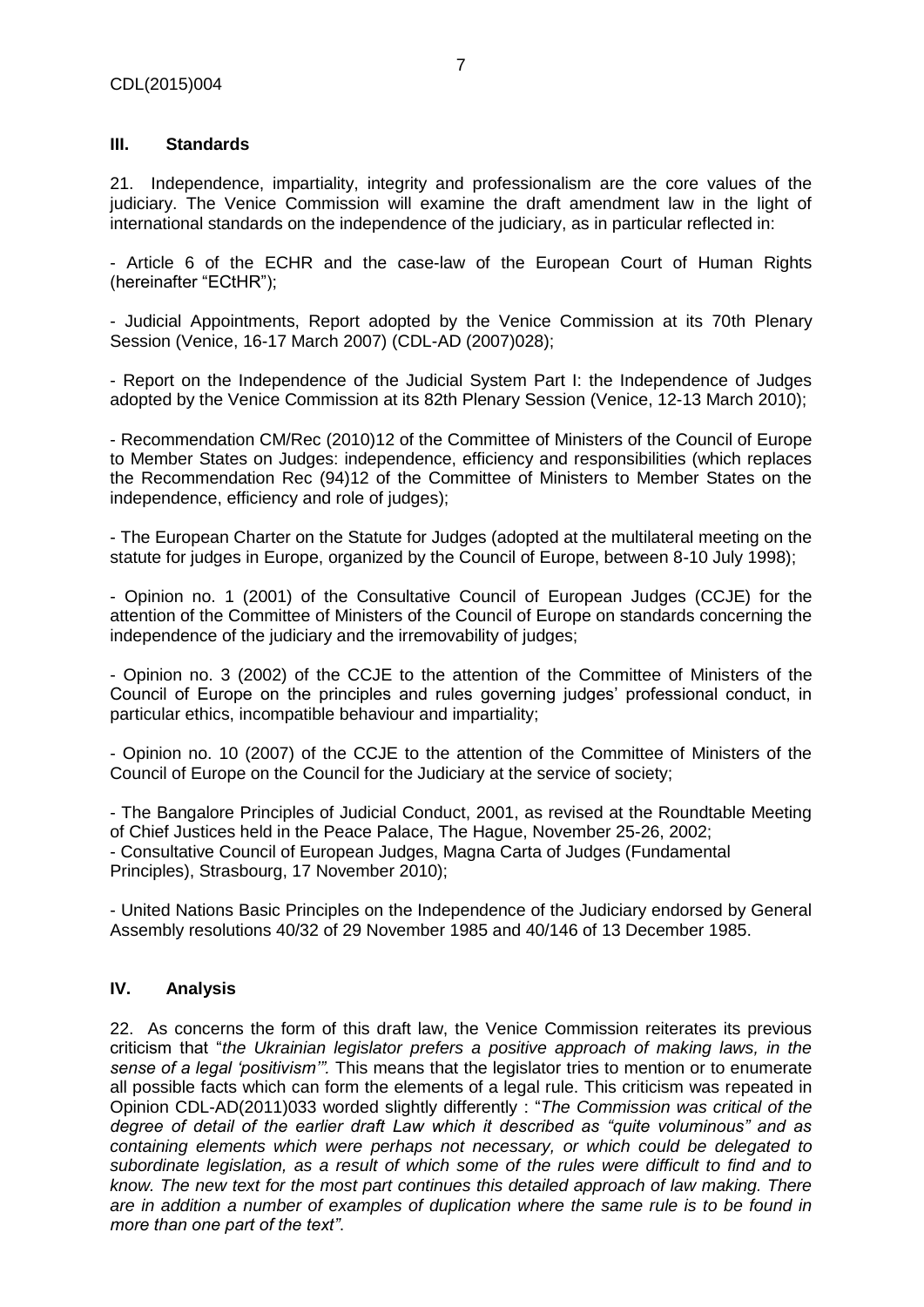23. The new draft law submitted for opinion is written more or less in the same legislative technique. The internal structure of the draft law follows the structure of the current Law. It appears to be quite (even too) voluminous, especially in regulation of details which could be delegated to subordinate legislation. This technique results in repetition of the same rules in different provisions.

## <span id="page-7-1"></span><span id="page-7-0"></span>**A. Principles of judicial power (Section I of the Draft law)**

## *1.* **The principle of audio and/or video recording of judicial proceedings** *(Draft Art. 12)*

24. Draft Article 12, which provides for the basic rule concerning the use of video and audio recording during court hearings states that "*participants of the trial and other persons present during open court hearings may use portable audio hardware, may in the courtroom photography, filming, recording and broadcast the trial.*"

25. As the Venice Commission considered in its 2013 Opinion on the Draft Amendments to the Organic Law on Courts of General Jurisdiction of Georgia<sup>15</sup>, "[t]*here is no doubt that there are considerable advantages to having audio recordings of court hearings, notably for the purpose of settling any disputes about what transpired in court and also from the point of view of the transparency of proceedings. It can also help ensuring public scrutiny of the functioning of the justice system.* (…) *Video recording of court hearings may serve the same purpose, but at the same time the presence of cameras is more likely to create difficulties: the behaviour of the actors in the courtroom may change as a result of broadcasting; defendants and their lawyers may be more interested in appealing to the court of public opinion than to the court before which their case is listed; victims of crime and witnesses, not to mention the parties, may feel intimidated by the presence of cameras; the respect for private and family life of the public is much more difficult to ensure with a video recording than with an audio recording. In addition, the conduct of criminal proceedings may reveal to be more difficult: for example, live recording of criminal proceedings will allow witnesses to be informed of other witnesses´ statements, which will often give rise to conflict with prosecutorial as well as with defendant's interests."*

26. It follows that a broad principle allowing audio and video recordings in courtrooms should not be unlimited and the law should provide for some exceptions to the principle in order to prevent chaos in courtrooms. The Draft article recognises the possibility of restricting this right in its paragraph 4, but it does not set out any criteria for such restrictions other than to state that it may be done in cases stipulated by the procedure law. It might be desirable at least, to state in general terms what type of considerations and legitimate which might justify such restrictions, for example, the protection of the interests of justice, ensuring the fairness of the trial, the protection of order in the courtroom, privacy interests, *etc.*

27. In this regard, Recommendation Rec(2003)13 of the Committee of Ministers to member states on the provision of information through the media in relation to criminal proceedings<sup>16</sup> underlines in its preamble "*the possibly conflicting interests protected by Articles 6, 8 and 10 of the Convention and the necessity to balance these rights in view of the facts of every individual case, with due regard to the supervisory role of the European Court of Human*  Rights in ensuring the observance of the commitments under the Convention<sup>"17</sup>. Consequently, in balancing the conflicting interests in this area, the restrictions to the right to audio and video recording during court hearings should be subjected to a proportionality assessment in the concrete circumstances of a case, between the measure restricting the right and the legitimate aim pursued by this restriction.

 $\overline{\phantom{a}}$ *<sup>15</sup> CDL-AD(2013)007, adopted at 94th Plenary Session (8-9 March 2013), para. 10 and seq.* 

*<sup>16</sup> Adopted by the Committee of Ministers on 10 July 2003 at the 848th meeting of the Ministers' Deputies*

*<sup>17</sup> See also, ECtHR P4 Radio Hele Norge ASA (Admissibility decision), no. 76682/01, 6 May 2003.*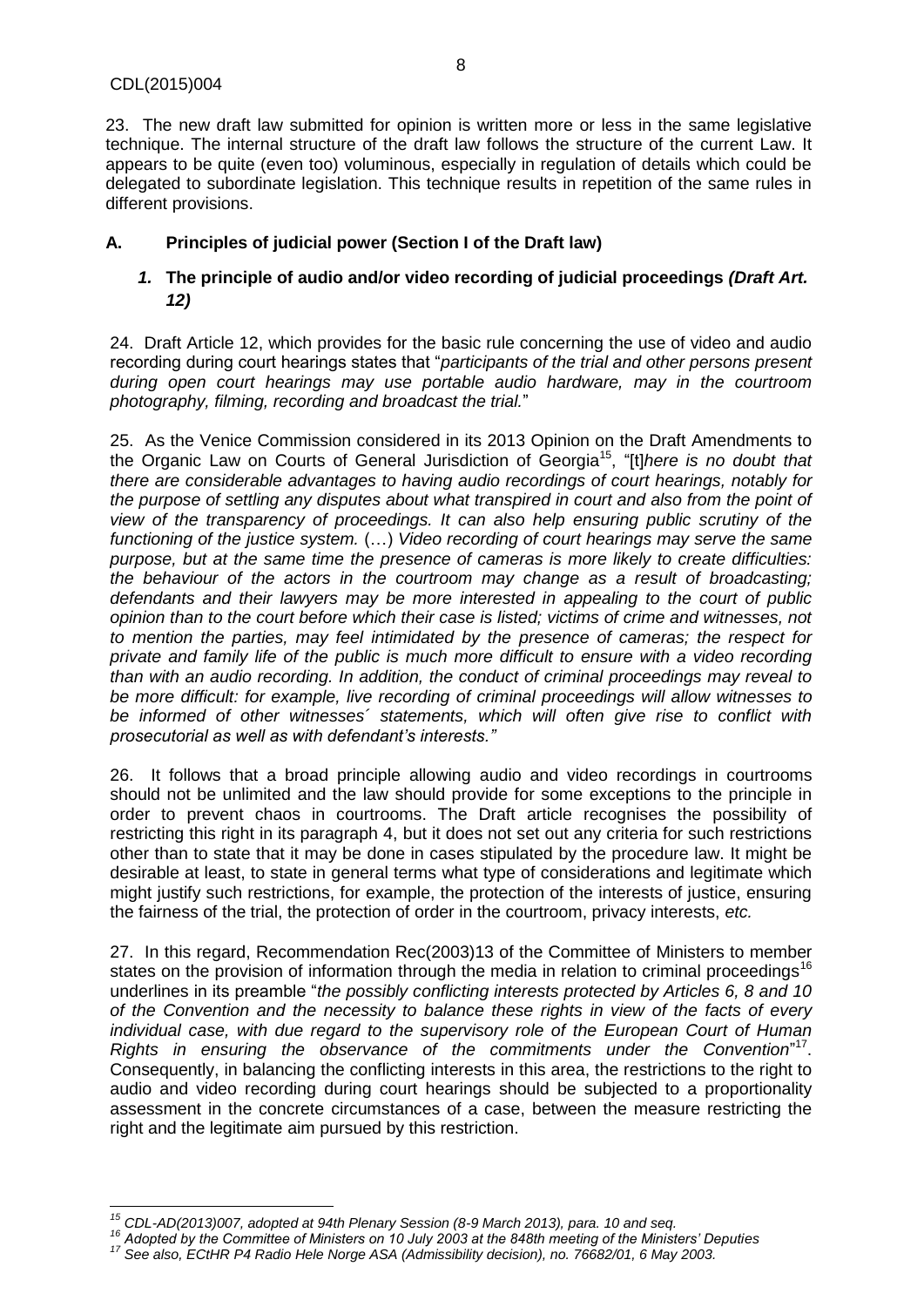## <span id="page-8-0"></span>**2. Language of trial (Draft Art. 13)**

28. Article 13 and a number of other articles such as Article 56 on people' assessors and jurors" deal with the question of language of court proceedings. The overall tenor of these articles is to provide for all court proceedings in Ukraine to take place in the Ukrainian language. It is welcome that the para. 3 of Article 13 recognises the right of participants in a trial to use their native language or the language they speak. Thus, the extent of rights of Russian speakers is to have translation into Russian and to be allowed to use their language while giving evidence.

29. Also, according to Draft Article 58 (4)6 a person who does not speak Ukrainian is excluded from being a juror. This, of course, is a natural consequence of having all cases heard in Ukrainian. It seems reasonable that all judges should have knowledge of the state language, but one has to wonder about a provision which would exclude a substantial part of the population from jury service.

30. In the opinion of the Venice Commission, these questions raise much broader issues that can simply be dealt with in the context of a law on the judiciary. These are important issues which should be carefully examined and addressed. This might include considering practical and more constructive solutions likely to enable access by all to jury service.

#### <span id="page-8-1"></span>**3. Other issues**

l

31. Draft Article 5 (1) stipulates that "Justice in Ukraine is carried out exceptionally by courts." This is evidently a translation problem. The word "exceptionally" should be replaced by "exclusively".

#### **B. Courts of General Jurisdiction (Section II of the draft law)**

<span id="page-8-2"></span>32. This Section of the draft law sets out the structure of the court system in general terms. Draft Art. 17 provides for four levels of courts, local, appellate, High Specialised Courts, and the Supreme Court. According to Draft art. 18, the courts specialise in administrative cases, civil cases, criminal cases and cases on administrative offences. It appears that Draft Art. 18 narrows the court specialisation of the current Art. 18 and abolishes the specialisation in commercial cases.

33. It is explained in the Explanatory Note that the draft law merges courts of civil and commercial jurisdiction in order to simplify the judiciary and to strengthen its institutional capacity. Although those are clearly legitimate purposes in reforming the judiciary, the Venice Commission reiterates, in the absence of any other explanation by the authorities, its previous consideration in para. 21 of Opinion CDL-AD(2011)033 that administrative cases are mentioned both as a specialisation in themselves and separately as administrative offences cases. This is rather confusing and it would have been easier to divide the courts of general jurisdiction into four orders, civil, commercial, criminal and administrative. In any case, the Commission considers that the reform of the court structure system could be dealt with within the framework of the implementation of future constitutional amendments.

34. Draft Art. 19, which provides for the procedure for the establishment of courts of general jurisdiction states that "*Courts of general jurisdiction are established, including through reorganisation, by the President of Ukraine upon the submission of the State Judicial Administration of Ukraine on the basis of proposals from the Council of Judges of Ukraine".*  The draft article has the exact same wording as the draft article submitted to the Venice Commission in 2011<sup>18</sup>, subjected to the Opinion CDL-AD(2011)33. Thus the Venice commission reiterates that the text represents some improvement compared to an earlier draft which had provided for the President to act on recommendation of the Minister of

<sup>&</sup>lt;sup>18</sup> CDL-REF (2011)043 Draft Law on Amendments to the Law on the Judiciary and the Status of Judges and to Other Legal Acts of Ukraine.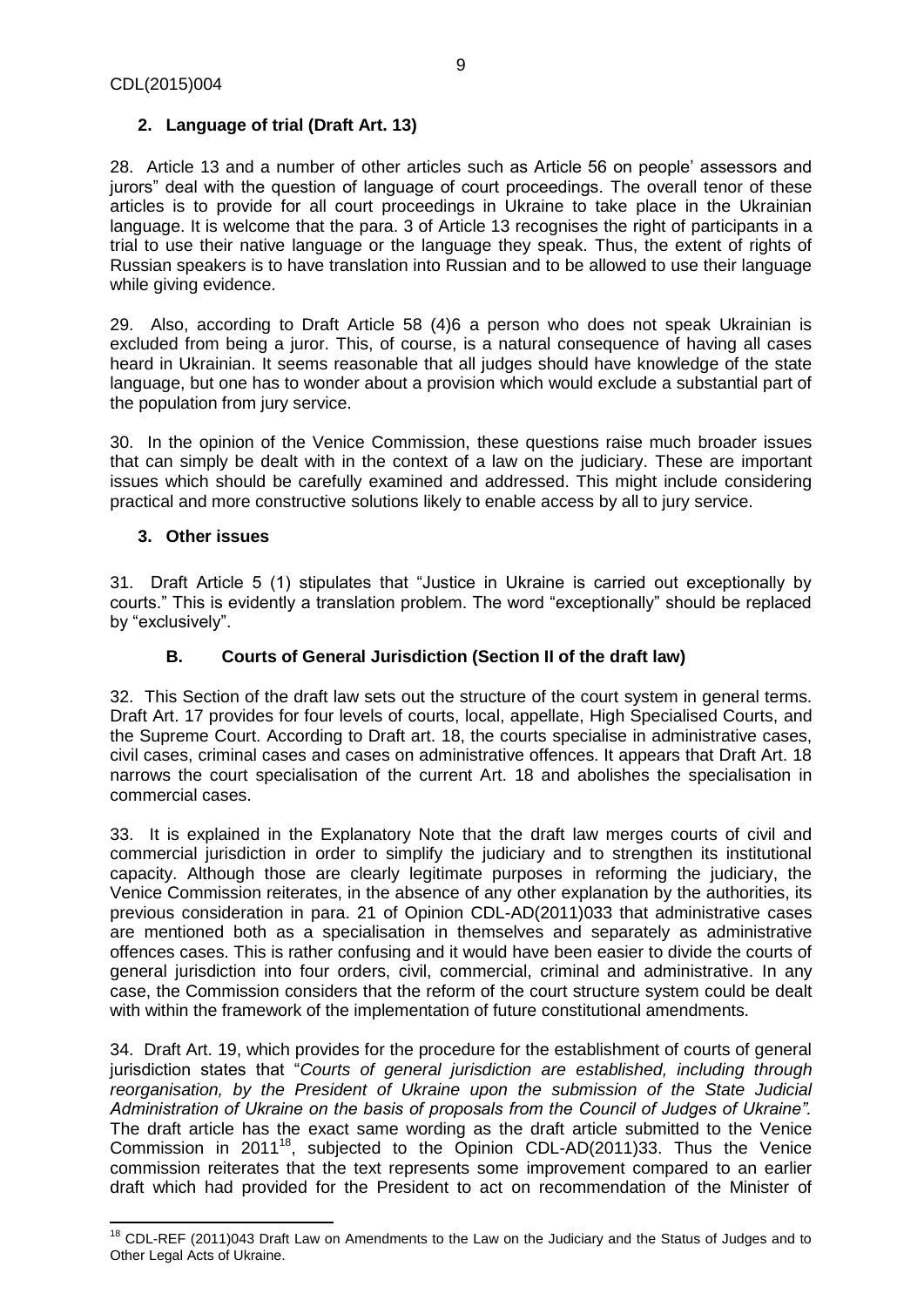Justice based on a proposal from the Chief Judge of the court in question. Despite the improvements in the new draft law, it is still recommended that the President's role be a formal one making the order once the appropriate proposal and recommendation has been made $^{19}$ .

35. Previous opinions of the Venice Commission were critical about the reduction in the competences of the Supreme Court. A previous draft submitted to the Venice Commission for opinion provided that the Supreme Court shall " *review cases regarding unequal application by courts (court) of the same rule of substantive or procedural law in similar legal relations regarding the decisions that have entered into force when any other means for appeal were exhausted;"<sup>20</sup> .* In its Opinion CDL-AD(2011)033, the Venice Commission welcomed this draft provision which extended the power of review of the Supreme Court also to procedural law (currently limited to rules of substantive law). The new Draft provision subject to this Opinion, does not explicitly mention the separation between procedural and substantive law as to the review competence of the Supreme Court and stipulates in a more concise manner that "[the Supreme Court shall] *review the court decisions and decides other issues in the manner stipulated by law*;". The Explanatory Note provides that the Supreme Court will be able to review cases not only for unequal application of substantive law, but also for procedural regulations. This is welcome, but should be clearly spelled out in the draft provision.

36. The role of the Supreme Court in summarising judicial practice in order to ensure uniform application of the principles and the rule of law by all courts of law in deciding court cases (Draft art. 38(6)) follows the recommendation made in the Joint Opinion CDL-AD(2011)033, para. 29 and is welcome.

## **C. Appointment of Judges**

#### <span id="page-9-1"></span><span id="page-9-0"></span>**1. Probationary periods**

37. Although the draft law includes a very detailed procedure on judicial appointments and on different stages of the procedure which is welcome for the sake of transparency, it maintains the separation between judges nominated for the first time for a limited period of time (i.e. 5 years) and judges nominated for an unlimited period of time. This separation results from Article 128 of the Constitution and the draft law contains the same regulation as the current Law.

38. The nomination of judges for a limited period of time (probationary period) was criticised by the Venice Commission from the outset as going against the general principle of the irremovability of judges. The criticism made indicates that this *probationary period* could restrict a judge's impartiality and independence, since she/he may issue rulings or verdicts with a view to ensuring his/her future permanent nomination. In its 2007 Opinion on the Draft law on the Judiciary and the Draft law on the Status of Judges of Ukraine, the Venice Commission stated that: *"Probationary periods by definition raise difficulties for judicial independence but if they are to apply they should not be longer than is needed to assess a judge's suitability. Five years seems too long a period. The Venice Commission considers that setting probationary periods can undermine the independence of judges, since they might feel under pressure to decide cases in a particular way. This should not be interpreted as excluding all possibilities for establishing temporary judges. In countries with relatively new judicial systems there might be a practical need to first ascertain whether a judge is*  really able to carry out his or her functions effectively before permanent appointment. If *probationary appointments are considered indispensable, a "refusal to confirm the judge in office should be made according to objective criteria and with the same procedural safeguards as apply where a judge is to be removed from office"<sup>21</sup> .*

 $\overline{\phantom{a}}$ <sup>19</sup> See para. 22, CDL-AD (2011)033.

<sup>20</sup> CDL-REF (2011)043.

 $21$  CDL-AD (2007)003, para. 26.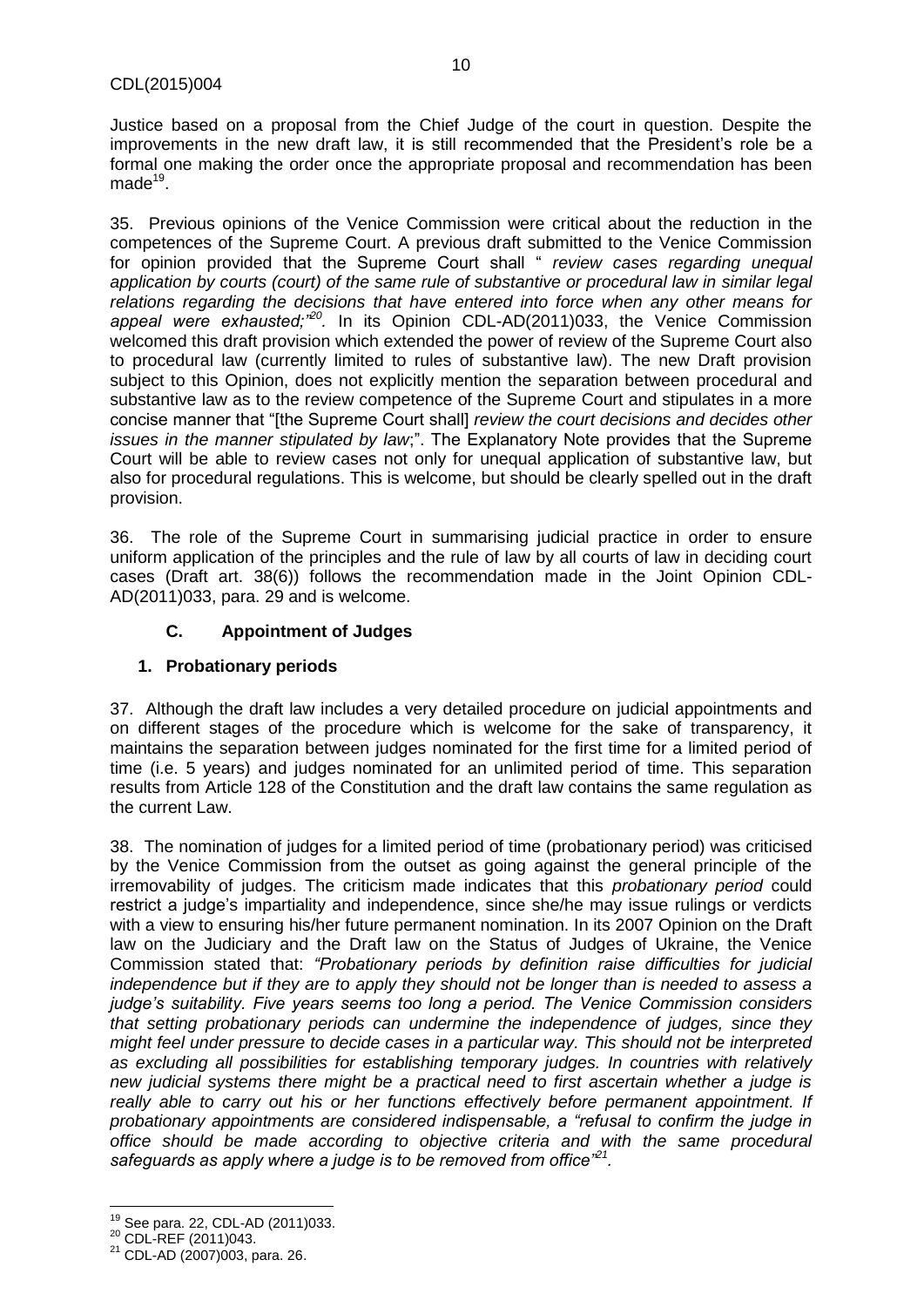39. For that reason, the Venice Commission, when commenting on draft constitutional amendments in 2013, expressed its positive opinion on the proposal about the elimination of limited time appointments from the Constitution. In the draft constitutional amendments then presented, the words "*judges appointed to the position for the first time*" were proposed to be deleted from art. 126. As a consequence "*The amended Article 128 provides for appointment without a time limit. Therefore, in the light of the new proposal, the category of judges nominated for a limited period of time no longer exists. The abolition of probationary periods is welcomed and in line with the Venice Commission's recommendations. The Amendment provides for only one category of judges appointed for an unlimited period of time"<sup>22</sup> .*

40. The Constitution however was not amended and as a result two categories of judges remain in the Ukrainian system.

41. In these circumstances, as the Venice Commission considered in its above-mentioned 2005 Opinion, the procedure for the nomination of judges for an unlimited period of time becomes even more important. Special guarantees must be provided for the procedure of "passage" from a temporary judge to a position of lifetime judge, which should be based on objective criteria in order to prevent that political considerations prevailing over the objective merits of a candidate and not to restrict a temporary judge's impartiality and independence, since she/he may issue rulings or verdicts in view of ensuring his/her future permanent nomination.

## <span id="page-10-1"></span><span id="page-10-0"></span>**2. Appointment procedure**

## *i. Temporary appointments*

42. The procedure for temporary appointment is provided in a detailed manner in Draft articles 62-71.

43. Draft Article 62(5)1 excludes from appointment as judges persons who are recognised by the court as incapable or partially capable. This does not appear to relate to mental or other illnesses since a separate subsection (Draft art. 62(5)2) deals with this issue and confines it to cases which prevent them from performing judicial duties. It needs to be clarified what is envisaged by this provision.

44. Draft Article 64 refers twice to the "qualifying examination", both in sections 3, 4 and 7. It is clear that there are in fact two separate qualifying examinations at different stages of the procedure for appointment of a judge, respectively regulated by Draft Articles 66 and 69. The terminology should reflect this in order to avoid confusion.

45. Article 65 prohibits any request from an applicant for the position of judge of documents going beyond those specified in the law. In order to avoid the protection provided to the candidate being circumvented, it might be desirable to prohibit in addition the submission, receipt or consideration of any such documents.

46. At the end of the procedure, which includes qualification examinations, special inspection of candidates, special preparation for a position of judge and conducting of competition to fill the vacant position of a judge, the Council of Justice, on the basis of a recommendation of the Qualification Commission (which is a body composed of judges and formed by the Council of Judges of Ukraine) recommends to the President of Republic the appointment of candidates as judges. The High Council should make this recommendation within 15 days from the receipt of the recommendation of the Qualification Commission.

47. It seems that at this stage of the procedure the President's role is a formality, but this should be confirmed by a clear wording that at this point the President "shall appoint" rather than "appoints" the successful candidate.

 $\overline{\phantom{a}}$ <sup>22</sup> CDL-AD (2013)014.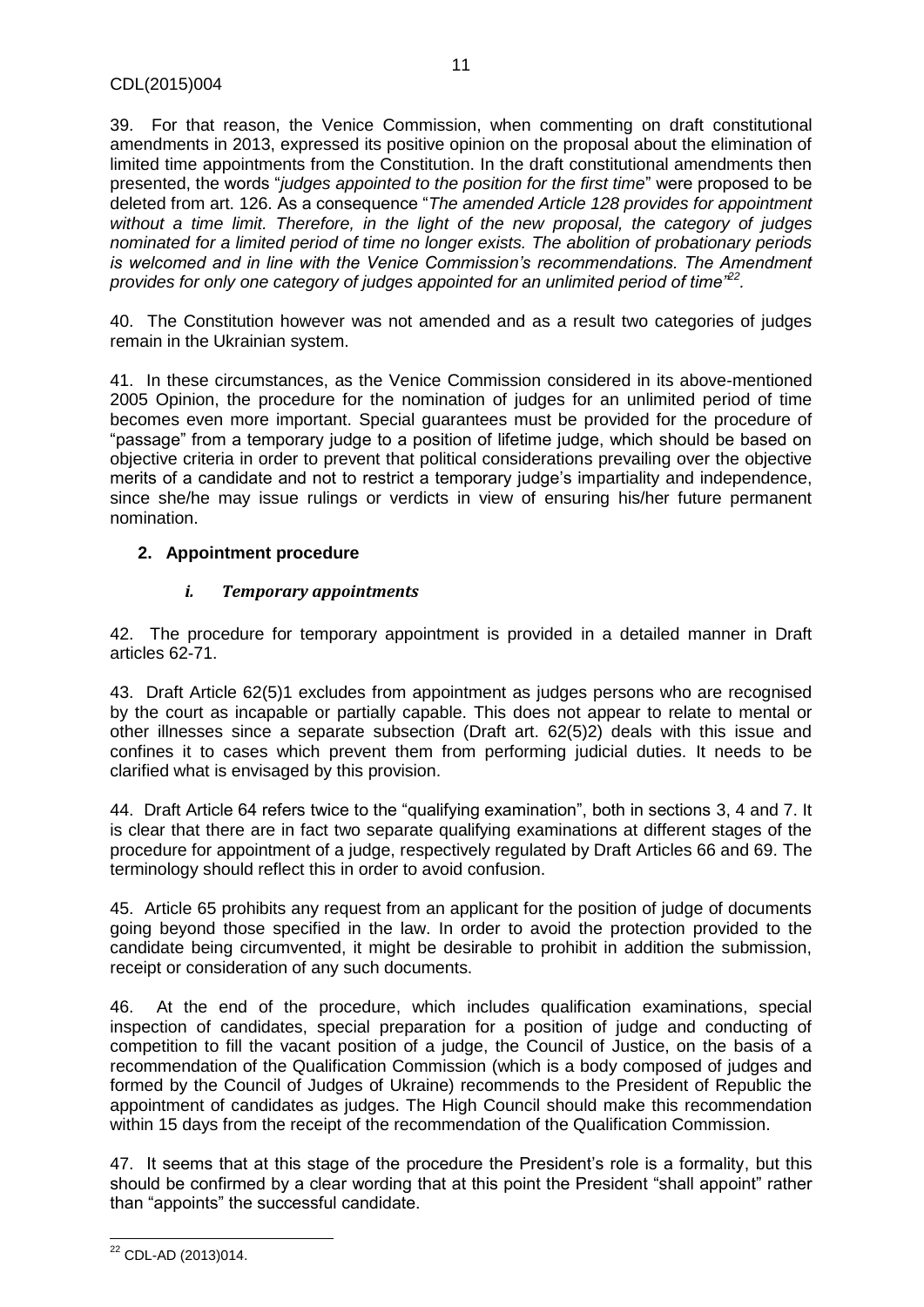<span id="page-11-0"></span>48. Generally, the procedure for examining and ensuring the suitability of candidates is elaborate and appropriate and appears to provide for good guarantees to avoid favouritism, nepotism or corruption.

#### *ii. Lifetime appointments*

49. The procedure is regulated in detail in Draft Articles 73-78. The candidate submits a written application to the Qualification Commission to be recommended for a lifetime judicial position. The Qualification Commission reviews the information about the candidate, including those related to disciplinary sanctions or legal liability, and, if its decision is positive, recommends the appointment of the candidate to the *Verkhovna Rada*.

50. In its previous opinions, the Venice Commission considered many times that Parliament is not the appropriate organ to elect judges. In case a political organ is competent to elect judges, the danger that political considerations prevail over objective merits of a candidate cannot be excluded. In order to diminish the danger of politisation of the procedure, Draft art. 78.4 provides for a requirement of a qualified majority in parliament for the election of judges: "*The decision to elect a candidate to a lifetime judicial position is taken by the constitutional majority of the Verkhovna Rada of Ukraine*". However, despite the fact that the recommendation is made by a judicial body, i.e. Qualification Commission, the parliament, as a political body, *"is undoubtedly much more engrossed in political games and the appointments of judges could result in political bargaining in the parliament in which every member of Parliament coming from one district or another will want to have his or her own judge" (…) "Admittedly, in order to avoid the involvement of Parliament in the appointment of judges, it would be necessary to change Article 128 of the Constitution." <sup>23</sup>*

51. Consequently, the role of the *Verkhovna Rada* should be removed by way of a constitutional amendment, in the absence of which, it is quasi impossible to prepare a new law which will fully meet all European standards. In case such a constitutional amendment cannot be introduced, the involvement of the parliament should be mainly ceremonial one and the decisive say in the election of judges should be entrusted to an independent body composed of a majority of judges or of a substantial element of judges elected by their peers (High Qualification Commission or a differently composed High Council of Justice). In this case, Draft Article 78(4) could provide that Parliament will appoint a candidate where the statutory requirements are met so as to avoid any possibility of political interference. However, even this kind of regulation in the Law may require constitutional amendment.

## *iii. Monitoring lifestyle of a judge*

<span id="page-11-1"></span>52. Draft Article 56 provides concisely that "*in order to establish relevance of a judge's level of life to his/her and his/her family property and the income received by them, monitoring of a lifestyle of a judge is conducted in accordance with the law*". The provision has a clear and legitimate aim, i.e. fights against corruption among judges and as such, is welcomed. However, taking into account that the draft law is so detailed in its regulation, that it also regulates many technical issues in detail, it is not acceptable that such an important issue for the independence of judges as the monitoring of his/her lifestyle, is regulated in such a general and concise way. The body competent to conduct the monitoring is not indicated in the Draft Article and no guarantees are provided in order to protect substantive (right to privacy) and procedural (the position of the judge in this procedure) rights of the judge<sup>24</sup>, nor are the working methods in the conduct of monitoring indicated.

l *<sup>23</sup>* [CDL-AD\(2013\)014](http://www.venice.coe.int/docs/2002/CDL-AD(2002)026-e.asp), para. 28.

*<sup>24</sup> See, for the guarantees that should be provided to the judge and drafting requirements in this area, CDL-AD(2014)031 Joint Opinion on the Draft Law on Amendments to the Organic Law on General Courts of Georgia (10-11 October 2014), para. 53-59.*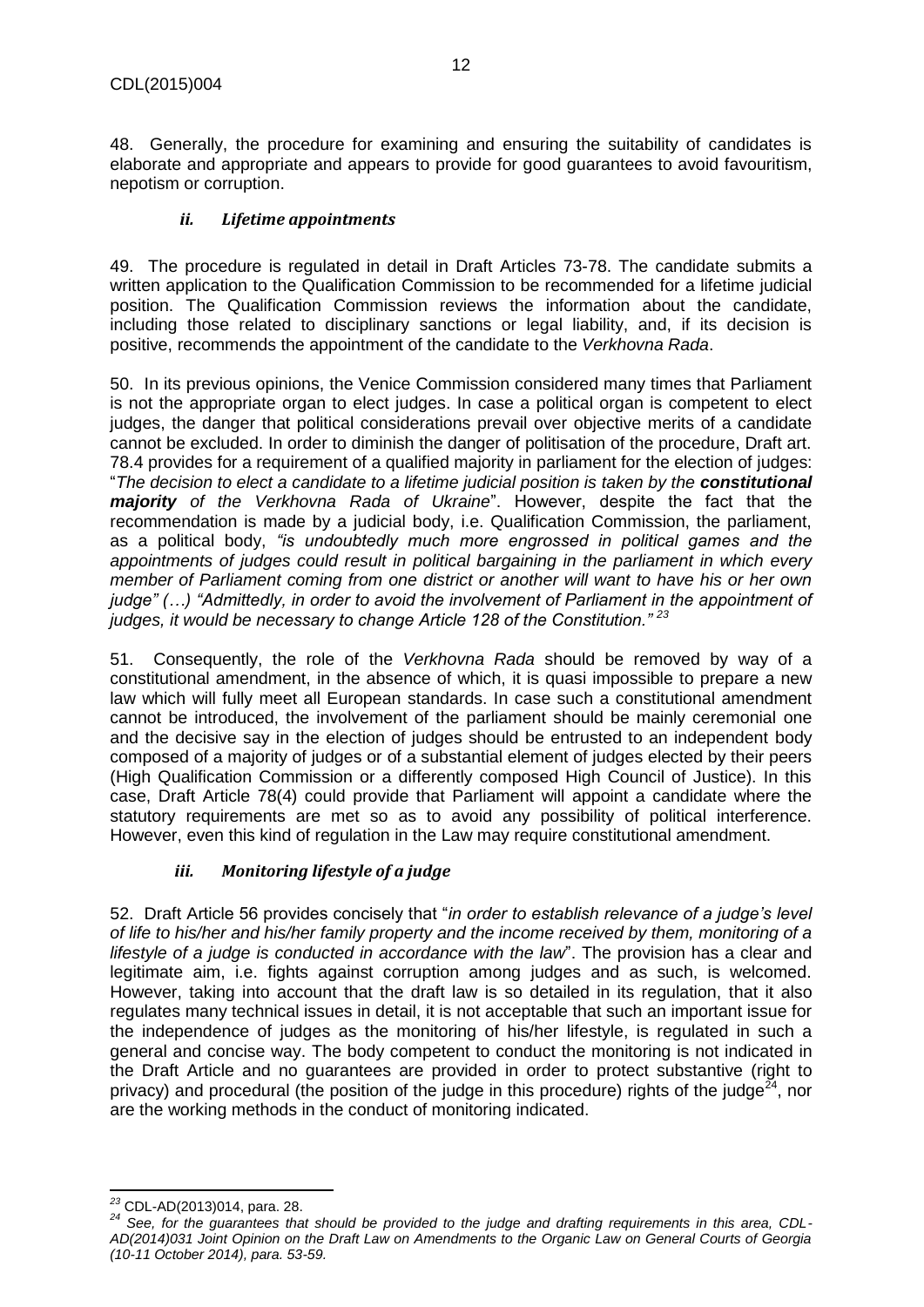53. The Draft Article as such has the potential of being extremely intrusive and a possible source of intimidation and harassment and would very much benefit from redrafting, taking into account the relevant substantial and procedural guarantees for the judge concerned.

## **D. Disciplinary liability of judges**

## <span id="page-12-1"></span><span id="page-12-0"></span>**1. Disciplinary grounds**

54. Although Draft art. 92 provides for a long and detailed list of grounds for disciplinary liability, it is still not precise and clear enough. A ground of general nature like the "violation of the right to access to justice or the right to reasoned judgment" are mixed with regulations that may be considered as subsets of this general ground, such as: the "delay in making a judgment", "violation of a reasonable term to hear a case", (Art. 92(1)1) This sort of regulation gives an impression of repetition.

55. The Venice Commission has consistently pointed out that the breach of oath is too vague to be a standard for the dismissal of judges<sup>25</sup>. The ECtHR judgment in the recent case of *Oleksandr Volkov v. Ukraine* has also expressed concern over the breach of oath as a ground for the dismissal of judges and the possibility of an overly broad and inaccurate interpretation. The 'breach of oath' is not mentioned among the grounds for disciplinary liability in Draft art. 92 which is positive. This ground, however, is mentioned in Draft art. 99(1)5 among the disciplinary sanctions which may be applied to a judge, namely "conclusion (by disciplinary body) on violation of oath by the judge preventing further occupation by that person of the post of a professional judge". The Explanatory Note also provides that "*it is possible to dismiss the judge for oath breaking only as a consequence of the disciplinary procedure*". The relationship between Draft Articles 92 and 99(1)5 is not clear as to the breach of oath as a ground for disciplinary liability. The relationship between grounds for disciplinary proceedings and grounds for dismissal should also be clarified.

56. Article 92(9) and (10) refer to activities carried out by members of the judge's family. Family is not defined. Furthermore, while it is important that judges are not able to avoid provisions designed to eliminate corruption through the use of family members, it is also important that judges not be penalised for misbehaviour by members of their family over which they have no control. The provision needs to be expanded to provide for a defense right to the judge concerned in such a case.

57. There are further ambiguities in Draft art. 92 that need to be clarified. The meaning of "declaration" referred to in para. 7 of the draft provision is not clear. In case these are the declarations that the judge concerned should make or submit, this should be clearly stipulated in the provision. Also, the ground for disciplinary liability in Draft art. 92(13), "dissociation of a judge having judicial authorities from exercising these authorities" is uncertain.

58. Further, the criticism made by the ECtHR in its judgment in *Oleksandr Volkov v. Ukraine* and that of the Venice Commission concerning the parliamentary stage of the procedure of dismissal from office for breach of oath which "served to contribute to the politicisation of the procedure and aggravate inconsistency of the procedure with the separation of powers<sup>"26</sup> should also be taken into account. This, however, requires an amendment to Article 126 of the Constitution, which provides that "a judge is dismissed from office by the body that elected or appointed him or her in the event of "breach of oath", recognising thus the competence of Parliament, which appoints judges for permanent terms.

59. Lastly, in Draft Article 116, concerning the dismissal of a judge from office for breach of Oath, there is a reference, in its para. 3, to "the constitutional members of the Supreme Council of Justice" [which should be read as High Council of Justice]. Since the Constitution

l

<sup>25</sup> CDL-AD(2013)014, para. 24.

 $26$  para. 118.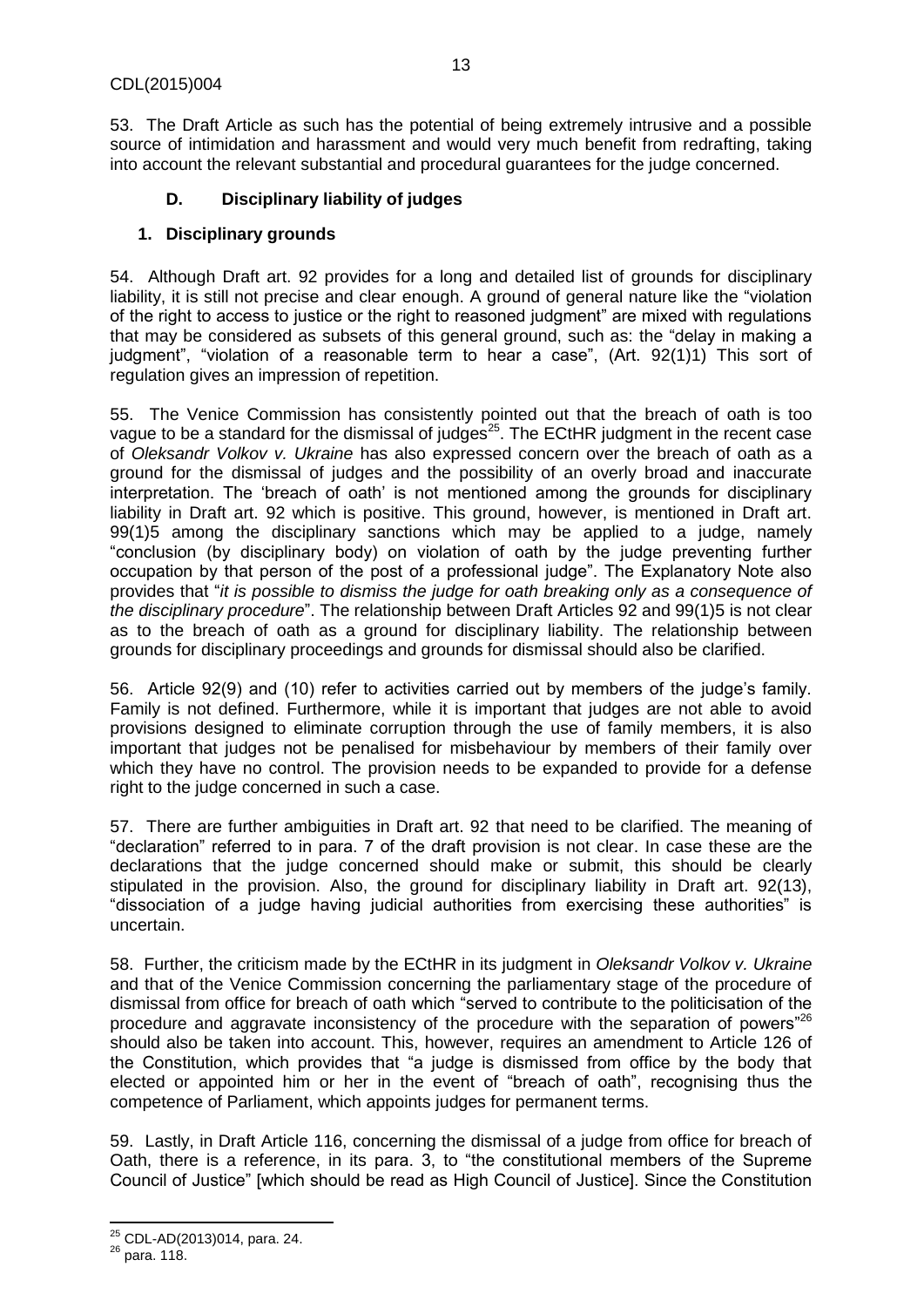provides rules for the composition of the whole Council, it is not clear how some of the members could be constitutional and others not.

## <span id="page-13-0"></span>**2. Disciplinary Proceedings**

60. Draft Art. 93 regulates the disciplinary bodies. There are: 1) disciplinary commission of Judges – for judges of local and appellate courts, and 2) the High Council of Justice – for judges of high specialised courts and judges of the Supreme Court.

61. The following regulations on disciplinary proceedings are very long and detailed but not necessarily correct in respect of substantive matters. The procedure and especially the guarantees for judges under disciplinary proceedings are not well regulated. Despite detailed provisions, substantive regulations concerning the right of judges in the disciplinary procedure are still lacking.

62. For instance, although Draft art. 97(3) [Consideration of a disciplinary case] states that the consideration of a disciplinary case is to be based on adversarial principles and the Explanatory Note underlines the conformity of this principle in disciplinary proceedings to European standards compared to an accusatorial system, the draft provision is still not clear on the procedural rules for the implementation of the adversarial principle, e.g. the person to play the role of advocate for the proposition that there is a breach of discipline. Whether this should be the representative of the commission for preliminary examination which should be in the possession of the facts of the disciplinary case, or the complainant who will know only his/her part of the story, should be clarified.

63. Under Articles 103 and 108, all nine members of the Commission for Preliminary Examination and all five members of the Disciplinary Commission must be available for the bodies to meet and take decisions. This appears to be a potential source of paralysis for the bodies concerned. It would be preferable to fix a quorum close to the full membership or alternatively to provide for a system of alternate members.

64. Draft art. 100 deals with the right to appeal in disciplinary cases. According to the first paragraph of this provision, a judge of a local or appellate court may appeal the disciplinary decision to the High Council of Justice **or** to court. It is not clear from the text in what circumstances one appeal mechanism rather than the other should be used. The proposed formulation is still imprecise and incoherent.

#### **E. Immunity of judges**

<span id="page-13-1"></span>65. Draft art. 47 provides for a full immunity from detention or arrest without the consent of the *Verkhovna Rada.* A judge can be removed from office as a result of being brought to criminal liability by the Disciplinary Commission only on the basis of a reasoned request by the Prosecutor General (Draft art. 47(4)). Where the consent of a court is required for operative and search or investigative measures in respect of a judge, the motion must be brought by the Prosecutor General. However, there is no limitation on the exercise of powers which do not require the consent of a court. It seems a reasonable protection for judges to expect the involvement of the Prosecutor General in proceedings against a judge.

66. As far as the basic immunity of judges is concerned, the Venice Commission has consistently opposed the conferring of immunities that go beyond functional immunity. Also, the Venice Commission has raised many times that the consent of the *Verkhovna Rada* for lifting judges' immunity is not an appropriate solution, since this involves a political body in a decision concerning the status of judges and their immunities. Consequently, the competence to lift judges' immunity should not belong to a political body like the *Verkhovna Rada,* but to a truly independent judicial authority. However, this requires an amendment to Article 126 of the Constitution which unequivocally recognises the competence of the *Verkhovna Rada* in this respect.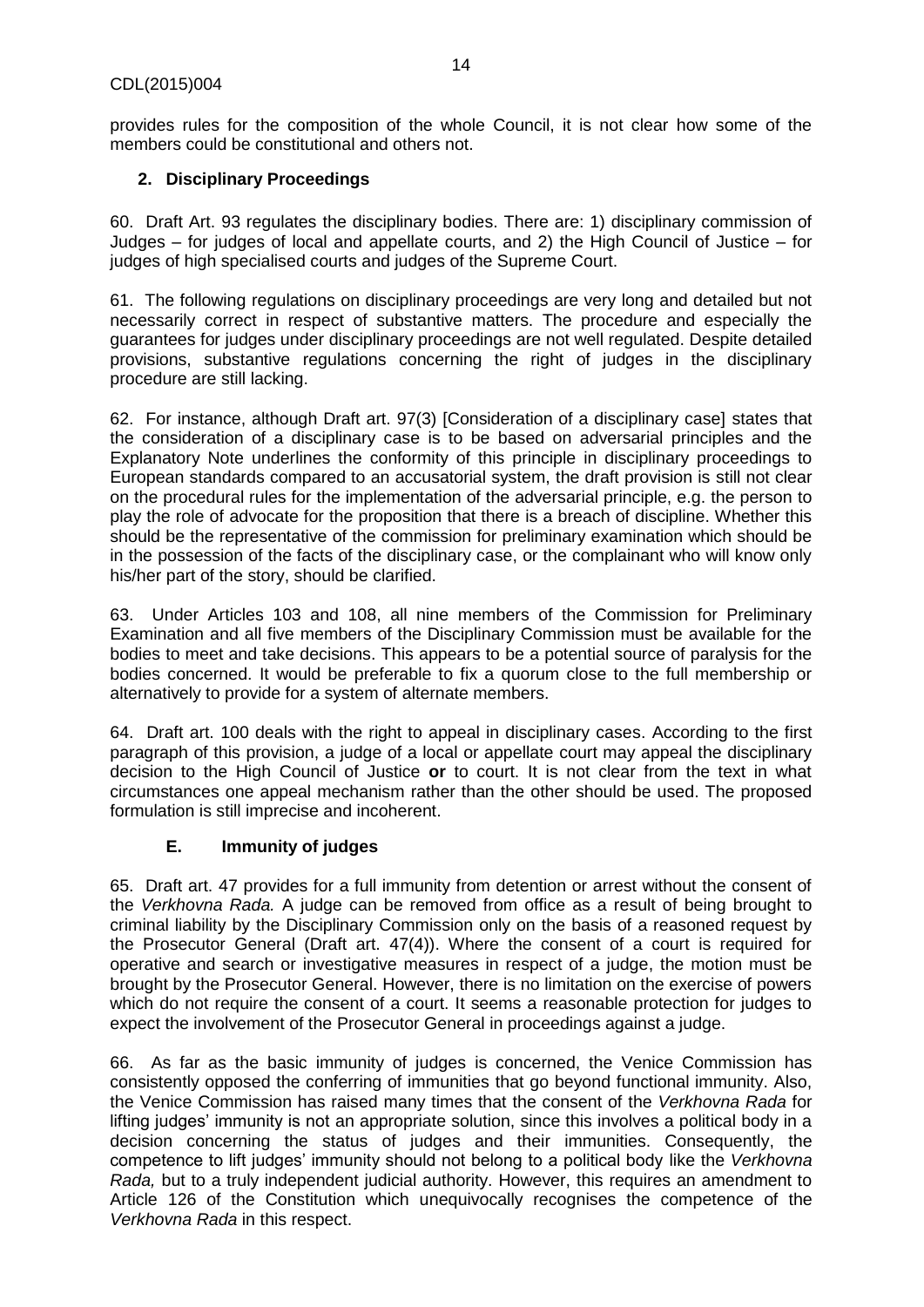<span id="page-14-0"></span>67. Furthermore, the criteria for the lifting of such immunity should be specified and the decision should be reasoned.

## **F. Transferring a judge with lifetime tenure to a higher court (Draft art. 79(3))**

68. Transfer to a higher court is possible on the basis of the results of a competition. During the competition, the Qualification Commission monitors of the judges lifestyle, and in addition questions the judges of the court where the applicant judges are sitting about personal qualities of the candidates and their rapport with colleagues. These provisions create considerable unease. If such a procedure is to be followed, it should be on the basis that anything said must be made available to the applicant who should have an opportunity to comment on it.

## **G. Judicial Autonomy**

<span id="page-14-1"></span>69. The Section VIII of the draft law (Draft art. 125-134) provides for a comprehensive system of representative judicial bodies to regulate various matters. This Section is coherent and well-constructed. There are three basic institutions: (1) judicial conferences, which exist at the level of each court and which make decisions of relevance to the respective court; (2) the Congress of Judges which represents all judges in Ukraine, is elected from the conferences and exercises important powers set out in Article 129 of the draft law; and (3) Board of Judges which is a smaller permanent body intended to exercise powers in the interim period between Congresses.

## <span id="page-14-2"></span>**V. Conclusion**

70. Generally, the draft law appears to be coherent, well put together and in line with European standards. There are many previous recommendations of the Venice Commission that have been taken into account in the process of the preparation of this draft law, as indicated throughout the present Opinion and in particular in its paragraph 17.

71. However, for the Venice Commission, the real problems concerning the independence of the judiciary in Ukraine lie rather in the constitutional provisions than in the Law on the Judicial System. To achieve an effective justice reform that satisfies European standards in Ukraine, constitutional amendments are necessary. Moreover, certain issues such as the existence of two levels of cassation courts could be addressed following constitutional amendments.

72. The following main recommendations are made:

Legislative level:

- Legitimate aims for restricting the right to video and audio recording during court hearings should be indicated;
- the President's role in the establishment of courts should be a formal one once the appropriate proposal and recommendation has been made;
- the President's role in the appointment of judges to temporary positions should be a formal one and this should be clearly indicated in the draft law;
- provisions concerning the monitoring of the lifestyle of a judge should be construed in a detailed manner and provide for some guarantees in the procedure for the judge concerned.